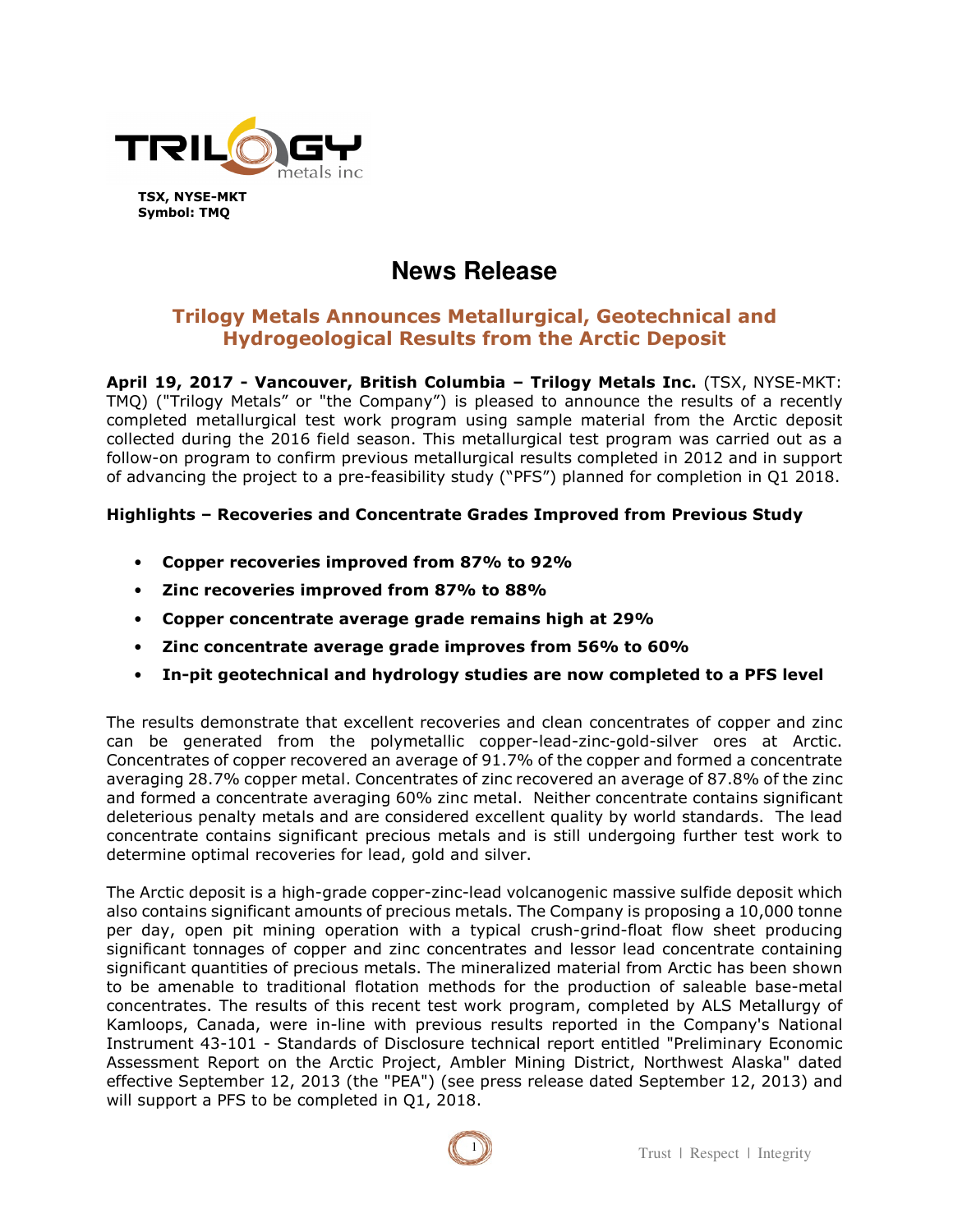Rick Van Nieuwenhuyse, President and CEO of Trilogy Metals commented, "We are very pleased with the results of this metallurgical test work program at Arctic. Recoveries and concentrate grades for our two principle metals – copper and zinc are excellent. We are currently conducting additional test work to determine the optimal recoveries of our three other metals – lead, gold and silver, and will report on that work in due course. In combination with recently completed structural, hydrological and geotechnical work, we are well poised to kick-off the approved 2017 plan and budget and complete a PFS on Arctic in Q1 of 2018. The PFS will demonstrate the true value of the high-grade Arctic deposit which we expect will be the first in a series of potential mines in the Ambler mining district. With the recent announcement that the BLM has initiated the permitting process on the AMDIAP, our recently announced option agreement with South32 whereby they will fund a \$10 million program at our Bornite deposit in 2017; and an upswing in demand for copper and zinc, the Company is well positioned to add value for shareholders by advancing development of the Ambler mining district."

The revenue stream in the PEA (see figure 1 below) showed that copper produced 60% of the revenue stream, with zinc contributing 21%, silver at 9% and gold at 6%. Lead was the least valuable of the metals and is still undergoing further test work to determine optimal recoveries for lead, gold and silver. Neither the zinc nor the copper concentrates contain any significant deleterious penalty metals and are considered excellent quality by world standards.



## **Figure 1 – Revenue Stream from PEA**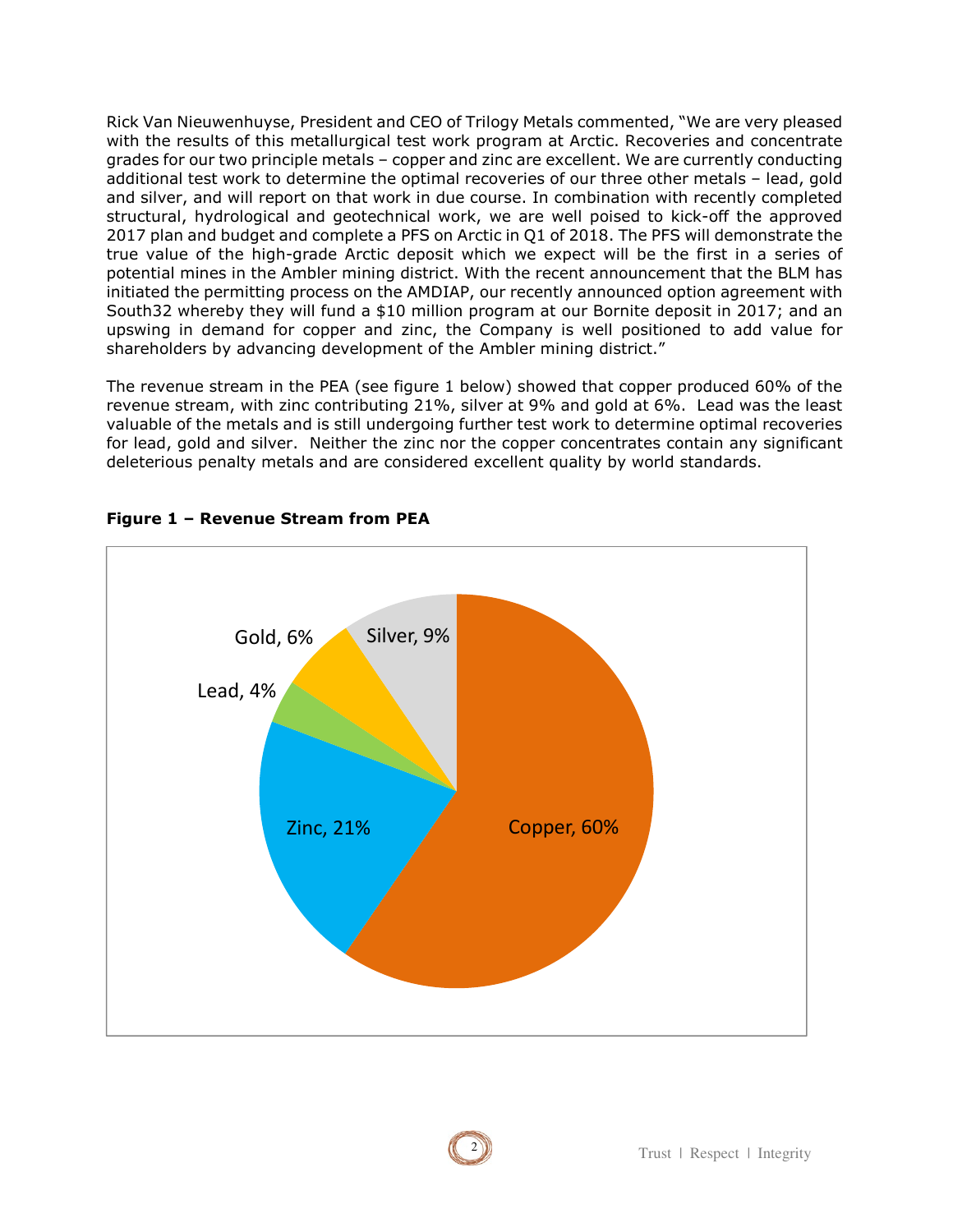## **Metallurgical Update**

A total of four diamond drill holes were completed during the 2016 field program to provide whole core for sample materials in this test work program. Drilling targeted the first seven years of planned mine production from the Arctic deposit and provided 14 major mineralized intercepts for use in the test work program.

The metallurgical flow sheet envisions a truck and shovel open-pit mining operation followed by a traditional crush-grind-float processing facility. Grinding test work completed on the 14 mineralized intercepts confirmed the material to be soft to moderate in terms of Bond Work Index characterization. Bond Ball Mill work index averaged 7.6kWhr/tonne, with a maximum value of 10.3 and minimum value of 5.3.

A composite sample of approximately 600 kilograms was prepared from the mineralized intercepts and used for metallurgical concentration test work. This composite sample was used in bench scale testing to confirm the performance of the previously defined flotation process; as well, a large volume of the sample was processed in a pilot plant to provide sufficient volumes of a copper-lead bulk concentrate to complete detailed copper and lead separation test work. A flowsheet of the Arctic flotation process is shown in Figure 2.

## **Figure 2: Arctic Copper-Lead-Zinc Flowsheet Showing Talc Pre-Float**



Metallurgical test work, as shown in Table 1, reflects good recovery and upgrading of copper, lead and zinc values. The Arctic deposit contains talc, a naturally hydrophobic mineral. Talc is recovered via flotation prior to base metals flotation. Copper and zinc losses associated with the talc concentrate are less than one percent of the overall base metals. Copper and zinc concentrates as defined in this test work program are considered to be excellent in terms of concentrate grades. The lead concentrate which contains significant precious metals will be subject to further economic analysis and possibly additional metallurgical testing for the recovery of precious metals.

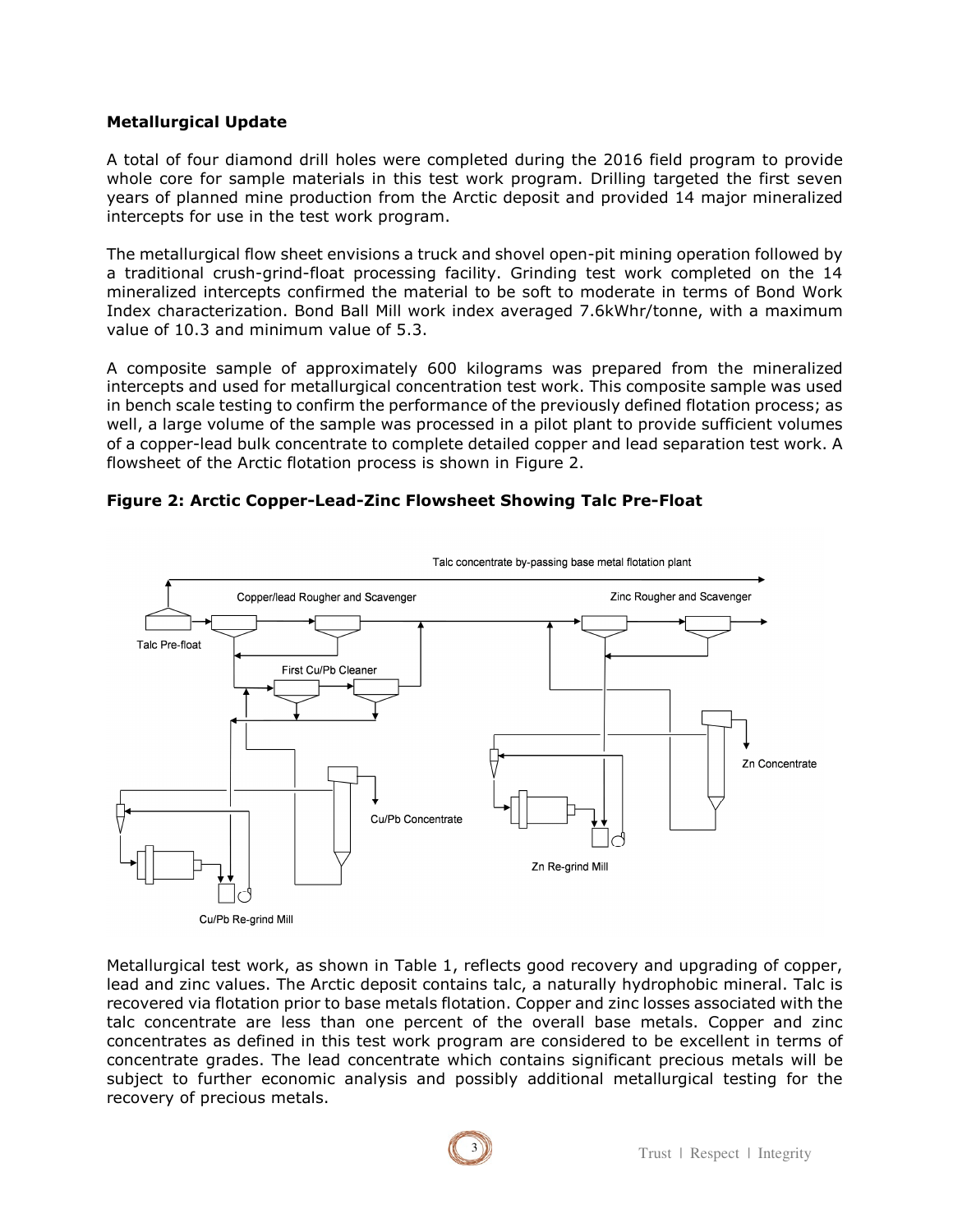|                       | <b>Grades</b>       |                     |         |           |           | <b>Metal Recoveries</b> |            |                     |         |                     |
|-----------------------|---------------------|---------------------|---------|-----------|-----------|-------------------------|------------|---------------------|---------|---------------------|
| <b>Product</b>        | Cu<br>$\frac{9}{6}$ | Pb<br>$\frac{9}{6}$ | Zn<br>% | Au<br>g/t | Ag<br>g/t | Cu<br>%                 | Pb<br>$\%$ | Zn<br>$\frac{9}{6}$ | Au<br>% | Ag<br>$\frac{9}{6}$ |
| <b>Flotation Feed</b> | 3.13                | 0.93                | 4.75    | 0.61      | 46        | 100                     | 100        | 100                 | ٠       |                     |
| Pre-float Conc.       | 0.20                | 0.15                | 0.27    | 0.06      | 5         | 0.8                     | 2.0        | 0.7                 | ۰       |                     |
| Lead Conc.            | 2.72                | 23.8                | 1.32    | 7.12      | 933       | 2.4                     | 76.9       | 0.9                 | 63.4    | 59.4                |
| Copper Conc.          | 28.7                | 1.03                | 2.97    | 0.35      | 113       | 91.7                    | 11.8       | 6.9                 | 11.0    | 26.0                |
| Zinc Conc.            | 0.79                | 0.24                | 60.0    | 0.44      | 24        | 1.8                     | 1.8        | 87.8                | ٠       |                     |
| <b>Final Tails</b>    | 0.16                | 0.10                | 0.25    | 0.19      | 7         | 3.3                     | 7.5        | 3.8                 |         |                     |

## **Table 1: Arctic Deposit – Overall Metallurgical Performance (Bulk Sample)**

## **Geotechnical & Hydrology Update**

In spring of 2015, Trilogy Metals contracted SRK Consulting (Canada) Inc. to initiate open pit geotechnical and hydrogeological field investigations to achieve prefeasibility level design for the Arctic Project. SRK's scope of work consisted of three broad phases, spanning two years of staged technical investigations.

- Phase 1 focussed on data collection by means of a field investigation program tied to the Arctic 2015 and 2016 exploration drilling programs. Geotechnical information collected from the drilling programs included geotechnical rock mass classification data from oriented drill core, testing of drill core for laboratory-derived rock properties, and downhole acoustic and optical televiewer surveying. Hydrogeological testing included packer testing, installation and monitoring of new and existing instrumentation within the proposed open pit area, airlift testing and seepage surveys. As input for the engineering studies, SRK also completed a structural geology study, and developed a fault model based on field mapping, surface LiDAR data interpretation, drill hole logging and a 3D geology model provided by Trilogy staff.
- Phase 2 undertook advanced geotechnical and hydrogeological characterization and analyses, which resulted in the identification of six relevant geotechnical design sectors for the planned open pit.
- Phase 3 included kinematic analyses, numerical modelling of representative pit sections and derivation of overall, inter-ramp and bench scale slope design recommendations for each geotechnical design sector.

Final inter-ramp angles per design sector vary depending on the slope direction within the design sector, but in general are 26 to 56 degrees (see Figure 3). We are pleased to report that SRK completed a final report documenting the structural, hydrological and geotechnical work in February 2017 – this completes the work package to a Pre-feasibility level of study.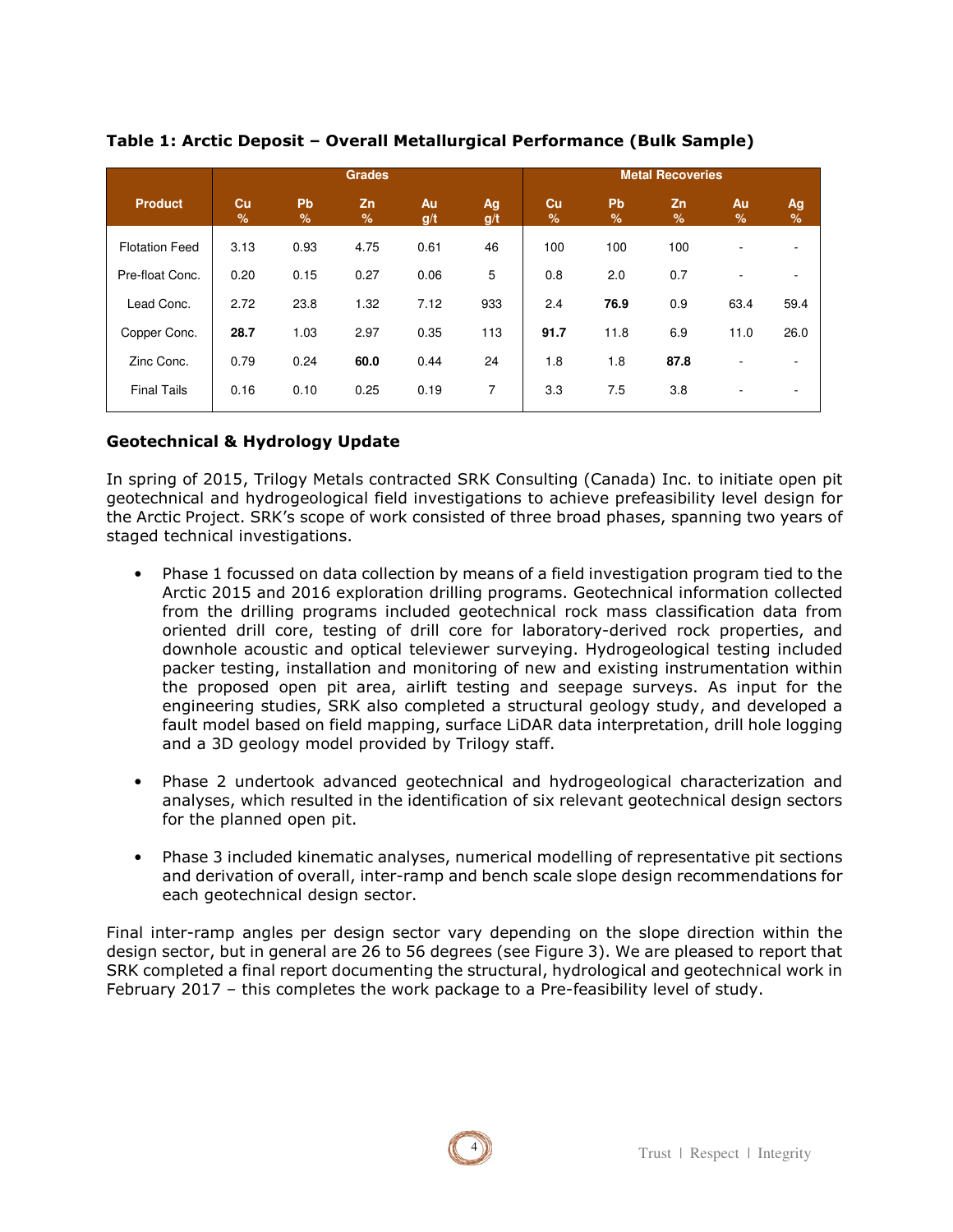**Figure 3: Final Inter-ramp Angles Per Pit Slope Design Sectors (with 2013 PEA pit shell for reference)**



## **Qualified Persons**

The metallurgical information in this news release has been prepared in accordance with Canadian regulatory requirements set out in National Instrument 43-101 Standards of Disclosure for Mineral Projects of the Canadian Securities Administrators ("NI 43-101") and supervised and reviewed by Jeffrey B. Austin, P.Eng., President, of International Metallurgical and Environmental Inc., a "Qualified Person" as defined in National Instrument 43-101 and the person who oversees metallurgical developments for Trilogy Metals.

The 2015 and 2016 geotechnical and hydrological field investigations, technical analysis and slope design recommendations were completed by Qualified Persons employed by SRK Consulting (Canada) Inc. of Vancouver, Canada. Bruce Murphy P.Eng., Principal Consultant with SRK, is a Qualified Person as defined by National Instrument 43-101. Mr. Murphy has reviewed the geotechnical and hydrological technical information in this news release and approves the disclosure contained herein.

## **About Trilogy Metals**

Trilogy Metals Inc., formerly NovaCopper Inc., is a metals exploration company focused on exploring and developing the Ambler mining district located in northwestern Alaska. It is one of the richest and most-prospective known copper-dominant districts located in one of the safest geopolitical jurisdictions in the world. It hosts world-class polymetallic VMS deposits that

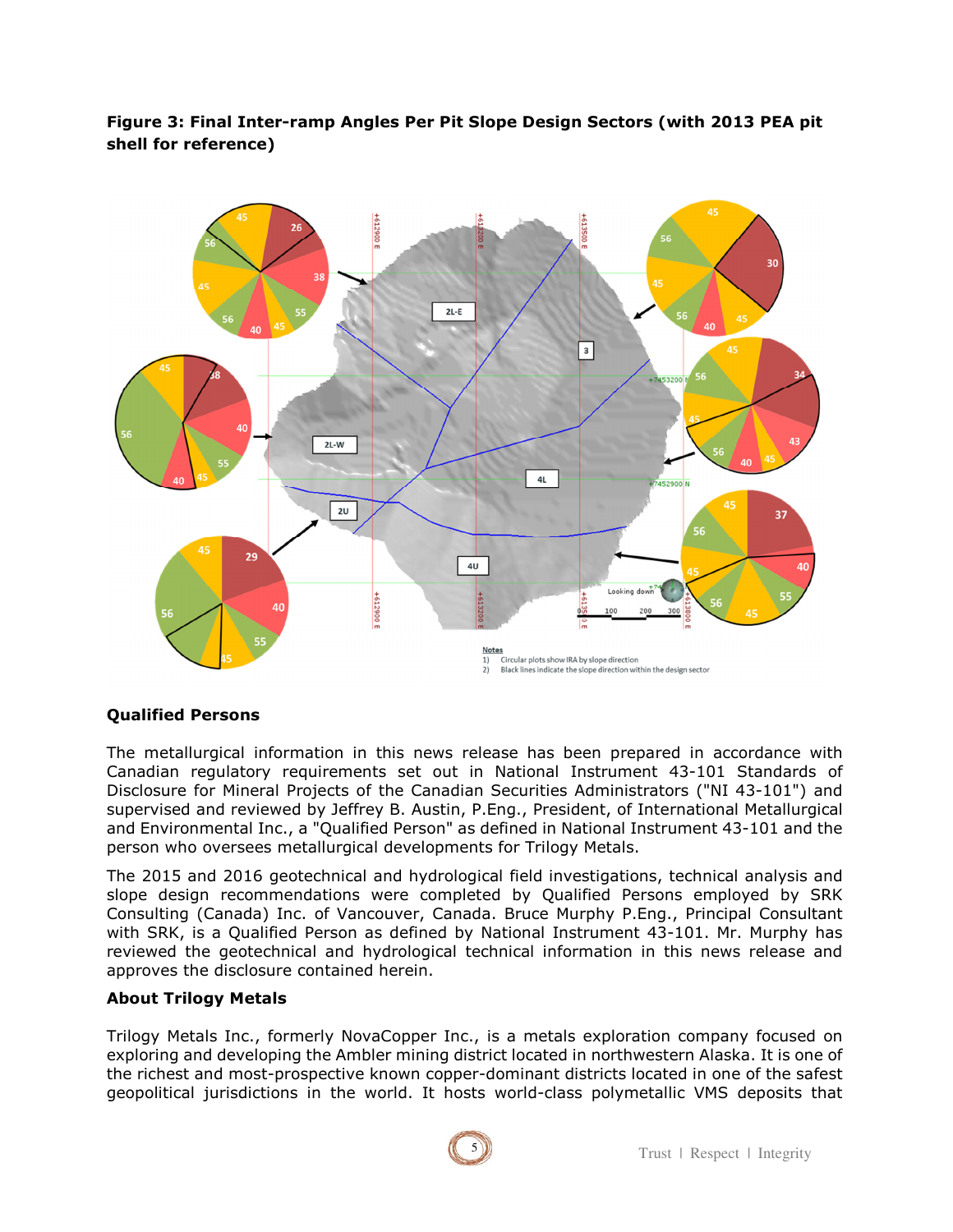contain copper, zinc, lead, gold and silver, and carbonate replacement deposits which have been found to host high grade copper mineralization. Exploration efforts have been focused on two deposits in the Ambler mining district - the Arctic VMS deposit and the Bornite carbonate replacement deposit. Both deposits are located within the Company's land package that spans approximately 143,000 hectares. The Company has an agreement with NANA Regional Corporation, Inc., a Regional Alaska Native Corporation that provides a framework for the exploration and potential development of the Ambler mining district in cooperation with local communities. Our vision is to develop the Ambler mining district into a premier North American copper producer.

#### **Company Contacts**

Rick Van Nieuwenhuyse **Elaine Sanders** rickvann@trilogymetals.com elaine.sanders@trilogymetals.com

President & Chief Executive Officer Vice President & Chief Financial Officer

## **604-638-8088 or 1-855-638-8088**

**# # #** 

#### *Cautionary Note Regarding Forward-Looking Statements*

*This press release includes certain "forward-looking information" and "forward-looking statements" (collectively "forward-looking statements") within the meaning of applicable Canadian and United States securities legislation including the United States Private Securities Litigation Reform Act of 1995. All statements, other than statements of historical fact, included herein, including, without limitation, statements relating to the potential timing and preparation of a PFS on the Arctic deposit, the future operating or financial performance of the Company, planned expenditures and the anticipated activity at the UKMP Projects, and anticipated activity with respect to the AMDIAP, are forward-looking statements. Forward-looking statements are frequently, but not always, identified by words such as "expects", "anticipates", "believes", "intends", "estimates", "potential", "possible", and similar expressions, or statements that events, conditions, or results "will", "may", "could", or "should" occur or be achieved. These forward-looking statements may include statements regarding perceived merit of properties; exploration plans and budgets; mineral reserves and resource estimates; work programs; capital expenditures; timelines; strategic plans; market prices for precious and base metals; or other statements that are not statements of fact. Forward-looking statements involve various risks and uncertainties. There can be no assurance that such statements will prove to be accurate, and actual results and future events could differ materially from those anticipated in such statements. Important factors that could cause actual results to differ materially from the Company's expectations include the uncertainties involving the need for additional financing to explore and develop properties and availability of financing in the debt and capital markets; uncertainties involved in the interpretation of drilling results and geological tests and the estimation of reserves and*  resources; the need for cooperation of government agencies and native groups in the development and operation of *properties as well as the construction of the access road; the need to obtain permits and governmental approvals; risks of construction and mining projects such as accidents, equipment breakdowns, bad weather, non-compliance with environmental and permit requirements, unanticipated variation in geological structures, metal grades or recovery rates; unexpected cost increases, which could include significant increases in estimated capital and operating costs; fluctuations in metal prices and currency exchange rates; and other risks and uncertainties disclosed in the Company's Annual Report on Form 10-K for the year ended November 30, 2016 filed with Canadian securities regulatory authorities and with the United States Securities and Exchange Commission and in other Company reports and documents filed with applicable securities regulatory authorities from time to time. The Company's forward-looking statements reflect the beliefs, opinions and projections on the date the statements are made. The Company assumes no obligation to update the forward-looking statements or beliefs, opinions, projections, or other factors, should they change, except as required by law.*

## *Cautionary Note to United States Investors*

*The Arctic Preliminary Economic Assessment and the Bornite Technical Report have been prepared in accordance with the requirements of the securities laws in effect in Canada, which differ from the requirements of U.S. securities laws. Unless otherwise indicated, all resource and reserve estimates included in this press release have been prepared in accordance with National Instrument 43-101 Standards of Disclosure for Mineral Projects ("NI 43-101") and the Canadian Institute of Mining, Metallurgy, and Petroleum Definition Standards on Mineral Resources and Mineral Reserves. NI 43-101 is a rule developed by the Canadian Securities Administrators which establishes standards for all*